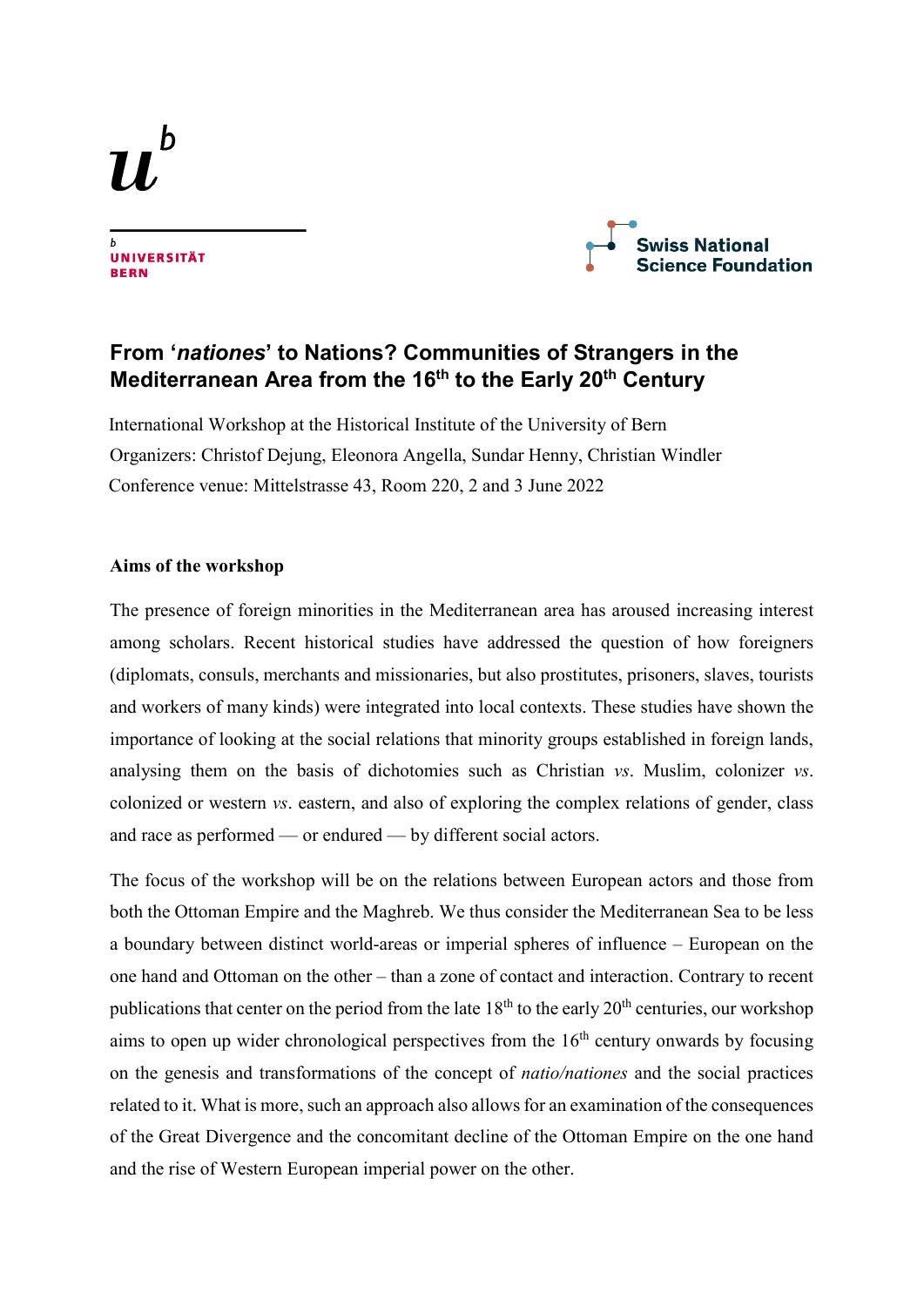# **Programme**

### **THURSDAY, 2 JUNE 2022**

From 1.15 p.m. Welcome coffee

1.45 p.m. Christian Windler: Introduction

# **2.15 p.m. Panel I. Nations at Sea**

Chair: Christof Dejung

Sundar Henny (University of Bern), *The Foam-Born Swiss: Seafaring and the Invention of a Nation (Sixteenth Century)*

Guillaume Calafat (Université Paris 1 Panthéon-Sorbonne), *Domicile and Residence of Sea Captains: A Maritime Genealogy of Citizenship and Nationality (17th-18th Centuries)*

4.15 p.m.: Coffee Break

#### **4.45 p.m. Keynote Lecture**

Maria Fusaro (University of Exeter), *Beyond Merchants: Foreign Communities in the Legal and Economic Pre-Modern Mediterranean*

Chair: Sundar Henny

**FRIDAY, 3 JUNE 2022**

#### **9.00 a.m. Panel II. Consuls, Mixed Courts and Nations**

Chair: Sundar Henny

Mathieu Grenet (INU Champollion, Albi), *Too Many Masters, not Any Nation? Accumulating European Consular Offices in the Eastern Mediterranean (17th–18th Centuries)*

10 to 10.30 a.m. Coffee break